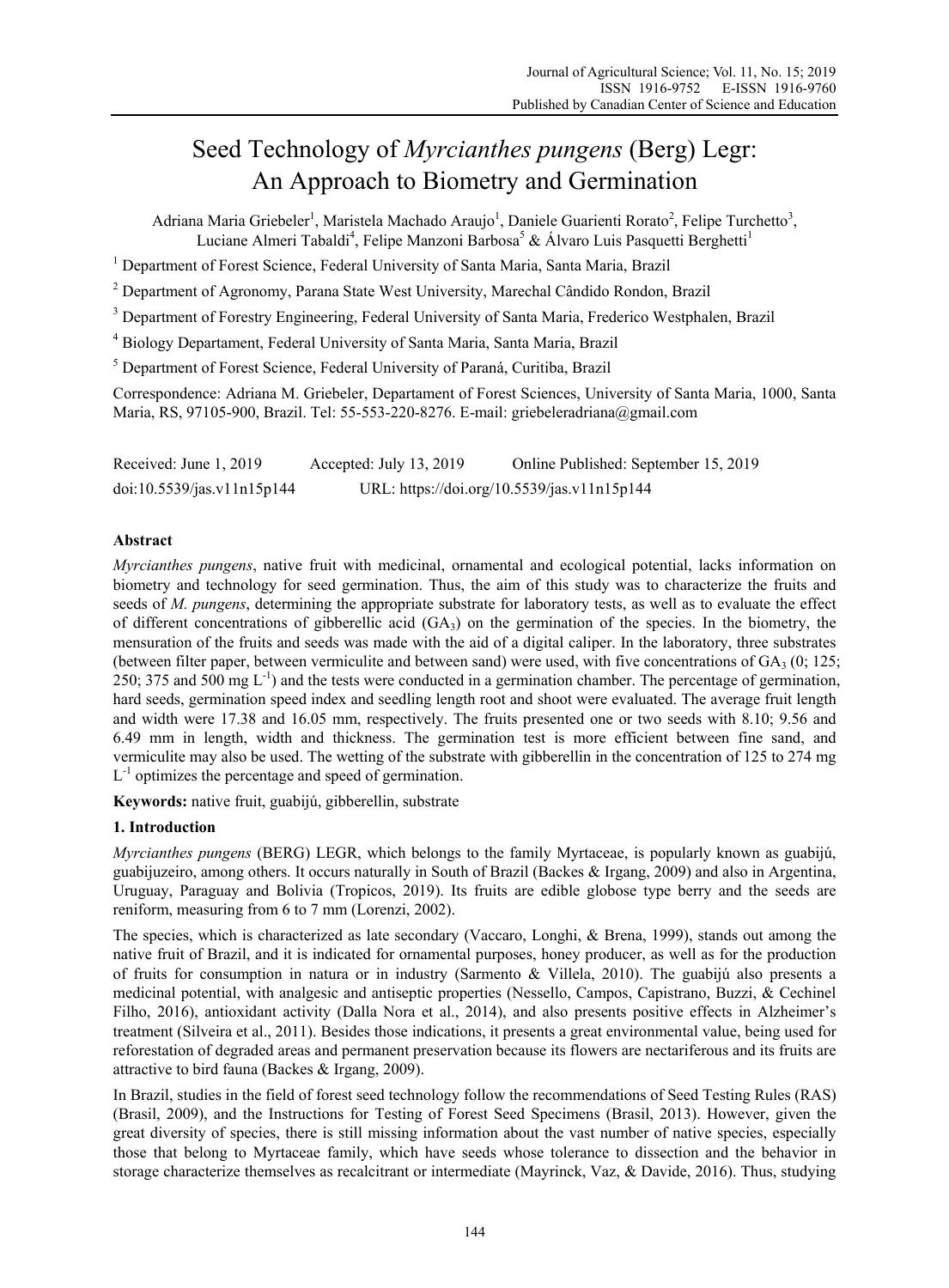procedures for conducting trials with species that are not yet in official records is of great importance for enabling the certification and commercialization of seed lots (Oliveira, D. C. F. Dias, Hilst, Silva, & L. A. Dias, 2014), as in the case of *M. pungens* (Fior et al., 2010).

Plants produce fruits and seeds of uneven sizes due to genetic, nutritional and environmental reasons, which can influence seed physiological quality. Thus, the biometric characterization of fruit and seeds is a main tool that can be employed in conservation and genetic improvement studies of populations, identification and differentiation of species of the same genus, as well as laboratorial testing standardization (Silva, Santos, Lima, & Morais, 2014).

Besides the biometric characteristics, germination of seeds can also supply important information about the quality of the analyzed seed lot, being a complex process, because it involves several factors, among them we highlight quantity of water, lighting, temperature, oxygen, substrates, presence or not of dormancy and pathogen incidence. One of the basic components used on germination tests is the substrate (Sorana et al., 2019), whose choice must consider the size of the seed, its water demand, photoplasty and facility for the development and evaluation of seedlings (Figliolia, Oliveira, & Piña-Rodrigues, 1993; Brasil, 2009) besides material availability.

Additionally, to support fast germination, with homogenous seedlings development, phytoregulators promoting growth such as the gibberellic acid  $(GA_3)$  are being used in fructiferous seed species technology (Lata, Sharma, Garg, & Joshi, 2018) and more recently in forest species (Cabello, Espinoza, Espinoza, Cabrera, & Santelices, 2019). When it comes to seeds, the exogenous application of  $GA_3$  can increase the potential growth of the embryo (Pipinis et al., 2015), promoting the cellular stretching that induces the radical development, increasing the germination percentage (Campos, Abreu, Guimarães, & Seleguini, 2015).

Because of the great importance of *M. pungens* and the lack of information about the species seed technology, the objectives of this present work was: a) characterize biometrically fruits and seeds of *M. pungens*; b) determinate the proper substrate for species germination; and c) evaluate the effect of using different concentrations of GA<sub>3</sub> on *M. pungens* seed germination.

## **2. Material and Methods**

# *2.1 Collection of Fruits and Seeds Lot Formation*

*M. pungens* fruits where collected when they showed a dark-purpled coloring, in five remaining trees located in remnants of Subtropical Seasonal Forest, in the Central region of Rio Grande do Sul State (29°38′14.79″ S and 53°27′44.11″ W) in Southern Brazil. The local weather, accordingly to Köppen classification, is humid subtropical, with average annual precipitation between 1400 and 1760 mm, with fair distribution along the year with matching temperatures between -3 °C and 30 °C (Alvares, Stape, Sentelhas, Gonçalves, & Sparovek, 2013). According to the Brazilian System of Soil Classification, the soil of the region is Lithic Neosol type, physically flat and undeveloped (Embrapa, 2013).

After being collected, the fruits were taken to Forestry and Forest Nursery Laboratory (Laboratório de Silvicultura e Viveiro Florestal) belonging to Forest Science Department (Departamento de Ciências Florestais) from Universidade Federal de Santa Maria (UFSM), in Santa Maria, RS. The fruits were submerged in water for 24 hours to ease the extraction process. Then, pulping was made in streaming water, extracting the seeds, which were dried with shady environment and ventilated for two days, manually homogenized, forming the lot under studying.

## *2.2 Biometry of Fruits and Seeds*

Initially the length and width of the fruits were determined, and also the length, width and thickness of the seeds, based on a sample of 100 units for each attribute. A digital pachymeter was used to determine dimensions (0.001 mm), being subsequently calculated the maximum, minimum, average and standard deviation, for each biometric characteristic.

Besides that, it was determined the number of seeds for each fruit, the weight of thousand seeds by using eight samples of one hundred seeds, and the degree of humidity by greenhouse method for 24 hours at  $105\pm3$  °C (Brasil, 2009).

## *2.3 Germination Test*

The germination test was performed, right after the lot formation. Prior to the test installment, the seeds were disinfested, being plunged in distilled water solution with 2% of sodium hypochlorite for two minutes and after washed with distilled water.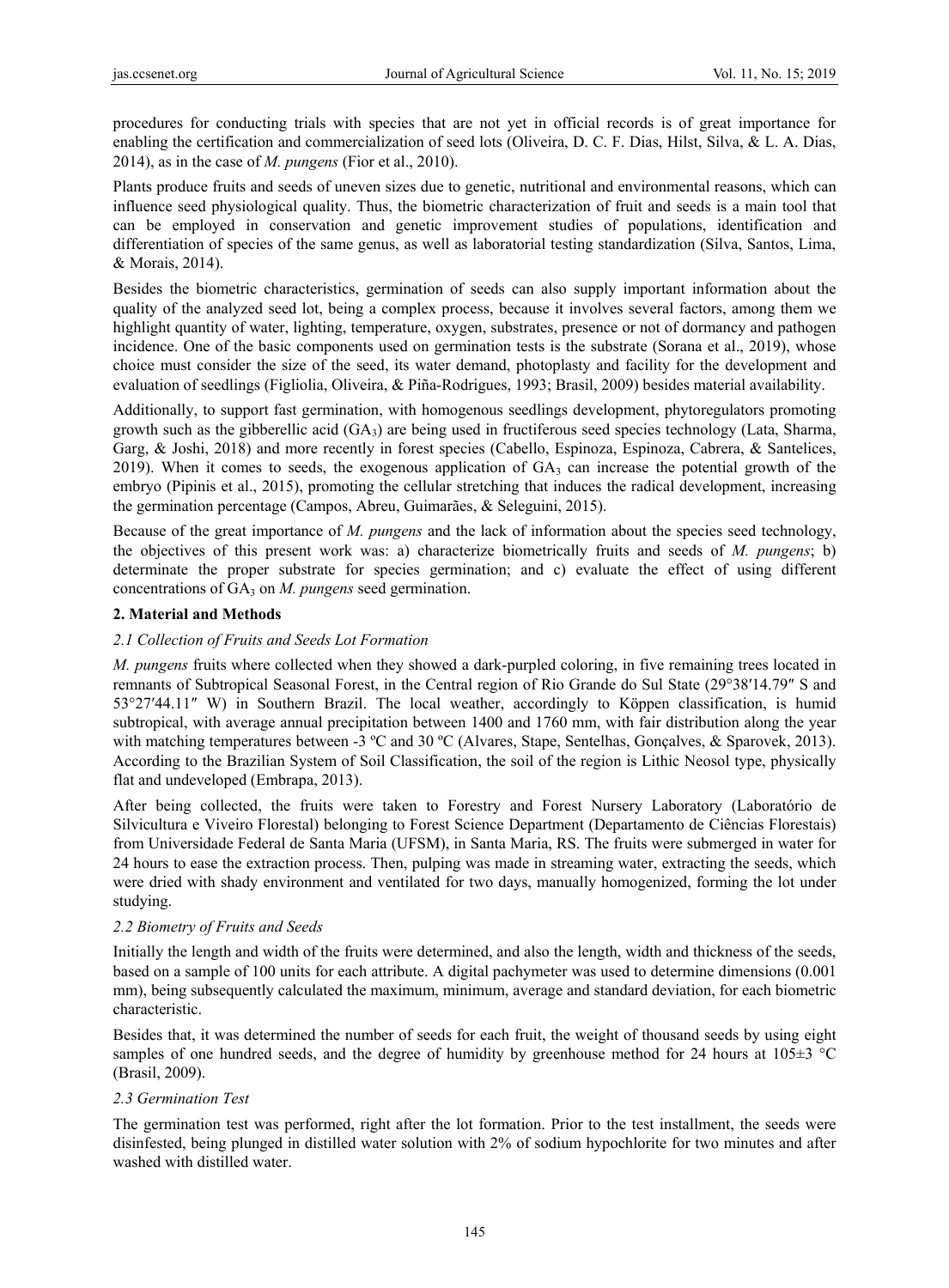The testing was performed with "gerbox" transparent containers by using a fully casual design, with factorial scheme (5  $\times$  3). The treatment consisted in five concentrations of GA<sub>3</sub> (0; 125; 250; 375 and 500 mg L<sup>-1</sup> of distilled water) and three substrates (BFP: between filter paper, BV: between vermiculite and BS: between sand), totaling 15 treatments with four repetitions of 25 seeds each. The dilution of  $GA_3$  concentrations in distilled water followed the recommendations of Brasil (2009).

In BFP substrate two "Germitest" paper sheets were used, one in base and one at the top, dampened with the solution (represented by the different  $GA_3$  concentrations), knowing that the utilized volume matched 2,5 times the paper weight. In relation with the other substrates, sand (0.84 mm of sifting mesh) and vermiculite (thin granulometry), both were dampened at 60% capacity of the solution retaining capacity (Brasil, 2009).

The test was conducted in the germination chamber, Mangelsdorf type, with constant lighting and  $25\pm2$  °C of temperature. Counts were made every three days, in order to obtain normal seedlings percentages (NS), according to technological criterion (Gui-Ferreira & Borghetti, 2004), and the number of firm seeds (hard) (HS) in accordance with Brasil (2009). In each evaluation, the values evaluated were the length of shoot (LS) and length of root (LR) of the NS, with graduated millimeter ruler aid. According to the observations, it was possible to determine the germination percentage (G%) and germination speed index (GSI) (Maguire, 1962).

The data were submitted to normality residual presumptions by Shapiro-Wilk and variances homogeneity by Barlett, by Action software means (Team Estatcamp, 2014). When it was necessary, the data transformation was proceeded with Box-Cox, for further variances analysis, Tukey average comparison (0.05) and regression analysis with SISVAR software aid (Ferreira, 2011).

#### **3. Results and Discussion**

#### *3.1 Biometry of the Fruits and Seeds*

The fruits of *M. pungens* had an average length of 17.38 mm and a width of 16.05 mm, and one to three seeds, and 77% of the fruits had one seed and 20% two units. The seeds presented on average 8.10; 9.56 and 6.49 mm in length, width and thickness, respectively. In general, a small variation in the fruit and seed dimensions of *M. pungens* was observed, whose coefficient of variation was below 10% for most of the observed variables.

The results obtained in the biometric characterization of the fruits and seeds of *M. pungens* in the present study, differ from the values evidenced by Assumpção, Dalmaso, and Bragança (2017) evaluating the same species. The variation in the dimensions of the fruits and seeds between individuals of the same species can be influenced by environmental factors as rainfall, temperature and photoperiod, during the flourishing and development, as well as for the genetic variability and age among the main trees (Macedo et al., 2009; Pereira et al., 2017).

|       | Determinations | Maximum | Minimum | Average | <b>Standard Deviation</b> | CV(%) |
|-------|----------------|---------|---------|---------|---------------------------|-------|
| Fruit | Length $(mm)$  | 20.70   | 14.45   | 17.38   | l.31                      | 7.50  |
|       | Width (mm)     | 18.91   | 13.48   | 16.05   | l 34                      | 8.30  |
|       | Length $(mm)$  | 9.80    | 4.55    | 8.10    | 0.75                      | 9.30  |
| Seed  | Width (mm)     | 11.23   | 7.65    | 9.56    | 0.73                      | 7.60  |
|       | Thickness (mm) | 8.42    | 4.24    | 6.49    | 0.92                      | 14.2  |

Table 1. Values (maximum, minimum, average, standard deviation and variation coefficient) regarding the biometric characterization of fruits and seeds of *M. pungens*, Santa Maria, RS

*Note.* CV: variation coefficient.

The weight of a thousand seeds was 344.11 grams, totaling 2.906 seeds kg<sup>-1</sup>. These results are in agreement with Fior et al. (2010) who obtained an average of 2.576 and 5.429 seeds kg<sup>-1</sup> from seeds collected in six trees in the municipality of Cachoeira do Sul and Encruzilhada do Sul, respectively. However, they differ from those described by Lorenzi (2002), who observed 4.000 seeds kg<sup>-1</sup>. That difference among results confirmthe morphologic variation among the seeds of that species, that can be attributed to the climate and soil conditions, genetic factors, position of the fruit in the plant mother (Fenner & Thompson, 2005) and anthropic modifications in the area where the seed trees are established (Mendonça, Ramos, & Paula, 2001).

The seeds of *M. pungens* presented high humidity degree (38.2%), characteristic of the intolerant species to the dissection. Wielewicki, Leonhardt, Schlindwein, and Medeiros (2006) found average values of 39.6% and proposed a 34.8% humidity degree for seeds of *M. pungens*. L. dos S. de Souza, Fior, P. V. D. de Souza, and Schwarz (2011), by studying this same species, obtained degree of humidity of 38.7% and Fior et al. (2010)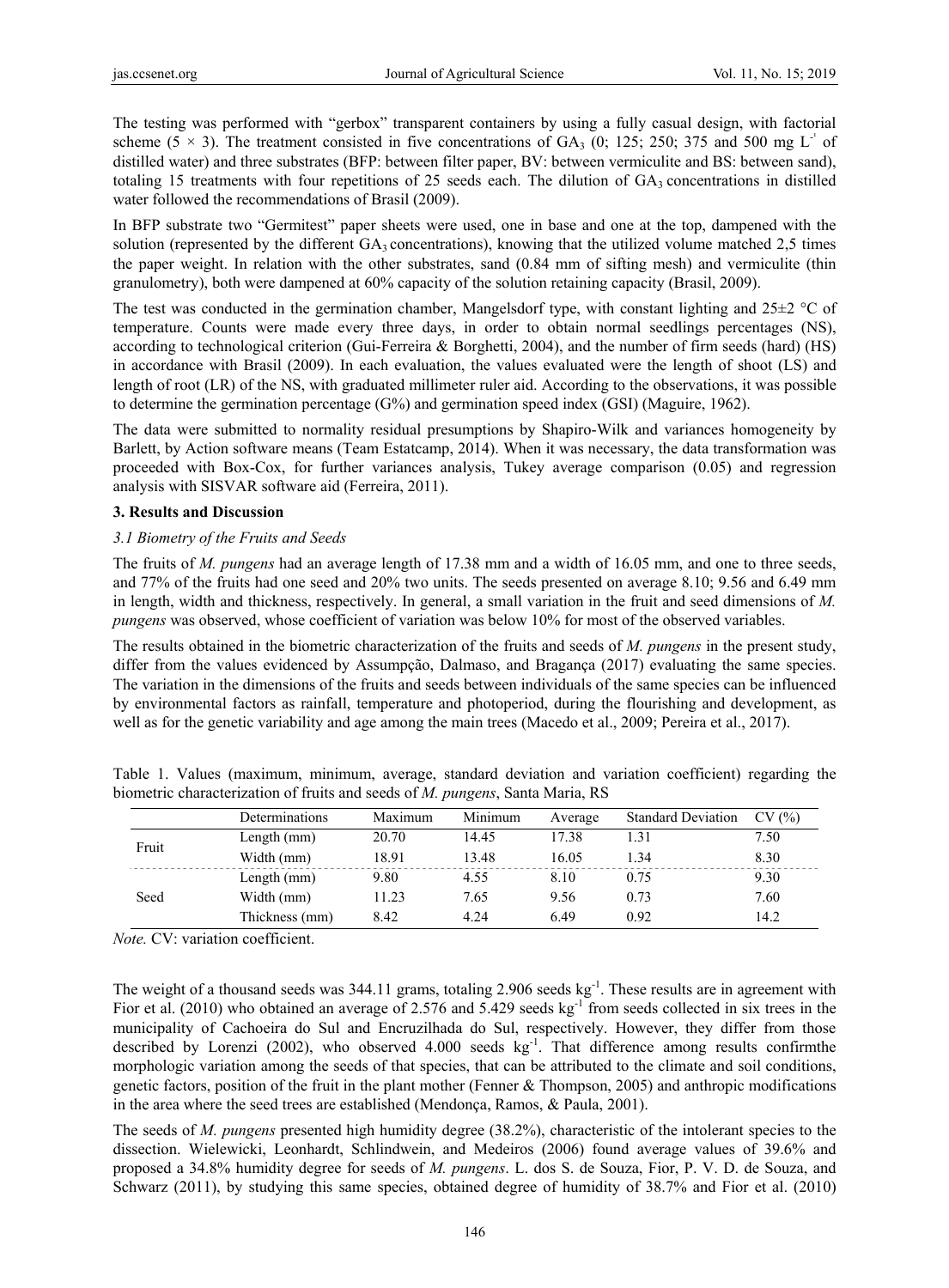between 41.4% and 43.6%. According to the autors, the variation in the number of seeds and humidity degree verified in the different studies can be related to the time, collection place and degree of maturation of the fruits, as well as to the climatic conditions of the area, and procedures before the performance of the analysis.

## *3.2 Germination Test*

The germination of the seeds of *M. pungens* was slow and lasted longer. The germination was first attained on the 35th day and lasted for 71 days from first day of experiment. Interaction was evinced among the factors (substrate x concentrations of  $GA_3$ ) just for the length of the shoot (LS). For the other attributes, effect was just verified for the isolated factors ( $p < 0.05$ ).

Maximum seed germination (87%) was attained when the substrates were moistened with 125 mg  $L^{-1}$ solution of GA<sub>3</sub>. However, favourable germination was observed to be higher up to concentrations of 274 mg  $L^{-1}$ , suggesting a positive effect in the germination at doses within the 125 to 274 mg  $L^{-1}$  interval. Minimum germination was observed seeds without pre-germination treatment (79.67%) (Figure 1A).



Figure 1. Effect of different concentrations of gibberellic acid about the germination (A), germination speed index (GSI) (B), radicle length (C) and hard seeds (D) of *M. pungens* 

Similarly, a higher index of germination speed (GSI) was obtained in the same foregoing interval, with 0.47 (Figure 1B). GSI is calculated by the amount of germinated seeds divided by the number of days resulting from the germination test, and the higher the GSI, the greater the batch vigor (Nakagawa, 1994).

The beneficial effect of  $GA_3$  in the germination of seeds of forest species was also observed by Saldias and Velozo (2014) in seeds of *Myrcianthes coquimbensis* (Barneoud) Lnadrum and Grifo and by Cabello et al. (2019), in seed of *Nothofagus* glauca (Phil.) Krasser. The positive influence of GA<sub>3</sub> on the germination of seeds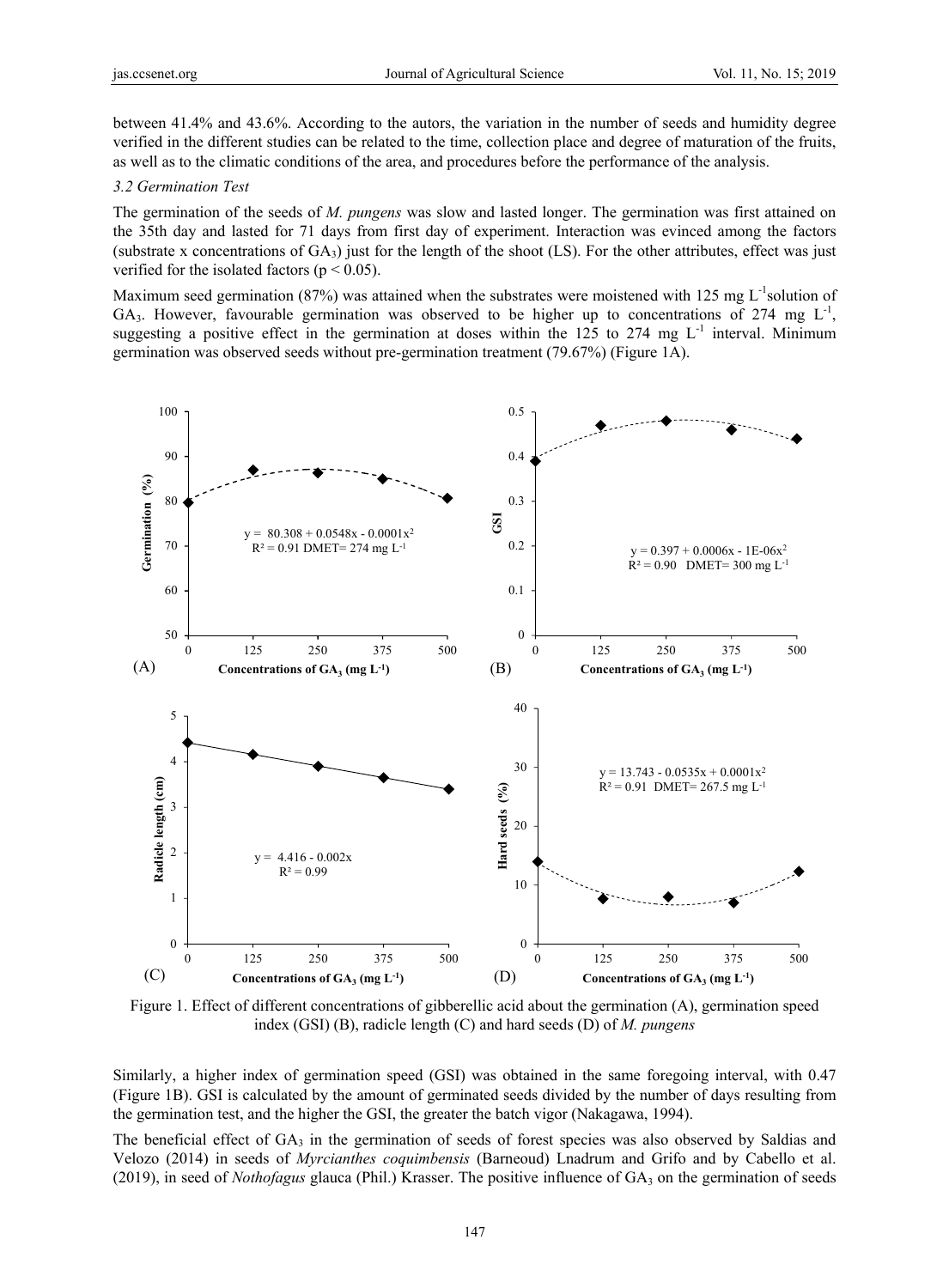is related with the capacity of the phytoregulator to act on the cellular elongation, generating a larger metabolic incentive and larger mobilization of nutritious and energy reservations that are supplied for the development of the embryo (Taiz et al., 2017). Besides,  $GA_3$  stimulates the synthesis and translation of the specific mRNA for the enzyme α-amilase (Muralikrishna & Nirmala, 2005), causing the degradation of the starch and weakness of the layer of the endosperm that involves the embryo, promoting thus, a faster germination and the reduction of the number of hard seeds (Figure 1D).

The use of  $GA_3$  caused linear reduction in the development of the root system of *M. pungens* (Figure 1C), resulting on the contrary to what was observed by Campos et al. (2015), which showed a linear increase in the length of *Rollinia mucosa* (Jacq.) Baill radicle in increasing concentrations of gibberellic acid (0, 125, 250, 500 and 1000 mg  $L^{-1}$ ). According to Macedo et al. (2009), application of GA<sub>3</sub> can effect germination among species. There is a probability that the concentrations of  $GA_3$  promoted an increase of the auxins synthesis in the developing radicle (Fang et al., 1960; Michelwolwbrtz & Sjronval, 1963), provoking inhibitory effect in the elongation of the root system.

In relation to the tested substrate, treatments between vermiculite (BV) and between sand (BS) presented the largest germination averages (86.4 and 88.2%), and a smaller number of HS (7.4 and 4.6, respectively) (Table 2). In that sense, those substrates were the most appropriate to express the vigor of *M. pungens* seeds.

Wielewicki et al. (2006) supported use of paper roll as a substrate for *M. pungens* seed germination. Although in the literature there are no reports about the use of the substrates BS and BV in the test of germination of *M. pungens* seeds, however, use of BS and BV in this study was favourable for germination. This observation is in agreement with the Instruction for Analysis of Seeds of Forest Species. The substrates BS and BV are recommended for the species belonging to the same botanical family of *M. pungens* (Brasil, 2013).

|                               | Table 1. Effect of different substrates in germination (G), germination speed index (GSI), radicle length (RL) |  |  |  |  |  |
|-------------------------------|----------------------------------------------------------------------------------------------------------------|--|--|--|--|--|
| and number of hard seeds (HS) |                                                                                                                |  |  |  |  |  |

| Parameters |            | CV(%) |       |       |
|------------|------------|-------|-------|-------|
|            | <b>BFP</b> | BV    | BS    |       |
| $G(\%)$    | 77 B*      | 86 A  | 88 A  | 7.23  |
| <b>GSI</b> | 0.4 B      | 0.4 B | 0.5A  | 15.31 |
| RL         | 4.5A       | 3.4 B | 3.8 B | 17.25 |
| HS(%)      | 17.4 B     | 7.4 A | 4.6A  | 42.48 |

*Note.* BFP (between filter paper); BV (between vermiculite) and BS (between sand). Averages followed by the same letter in the line do not differ among them by the Tukey test at 5% of error probability.

The substrate sand is indicated for every seed type, besides the ones of the most sensitive species to the drying and that demand a prolonged period for completing the germination (Abreu et al., 2005). However, according to Gasparin, Araujo, Tolfo, Foltz, and Magistrali (2013) the substrate BS presents disadvantages due to the largest weight, being necessary additional cares with the sowing depth, for not harming the germination. Additionally, the substratum vermiculite, according to Figliolia et al. (1993), is used for germination of seeds of forest species due to good absorption capacity and retention of water, being also indicated for seeds with slow germination and emergency.

The largest values of GSI were observed in the substrate BS, possibly due to larger contact area that it offers to the seeds, favoring the absorption of water and GA3, corroborating with what was evinced by Gasparin et al. (2013) for the species *Parapiptadenia rigida* (Benth.) Brenan. Additionally, according to Flores et al. (2014) the contact area of the substrate moistened with the seed is very important, because in spite of not being limiting to germination, it influences the germination speed.

Through the analysis of length of shoot (LS) of the seedlings, it was verified that for the substrate BS and BFP the maximum efficiency was reached when the concentrations of 225 mg  $L^{-1}$  and 270 mg  $L^{-1}$  were used, respectively. However, seedlings that grew in the substrate BV presented larger LS when this was only moistened with water (Figure 2).

In the conditions of BS or BV and about 274 mg  $L^{-1}$  of gibberellins, the first counting can be accomplished at the 35 days and the last with 50, being necessary intermediate counting, avoiding compromising of the results by the pathogens presence.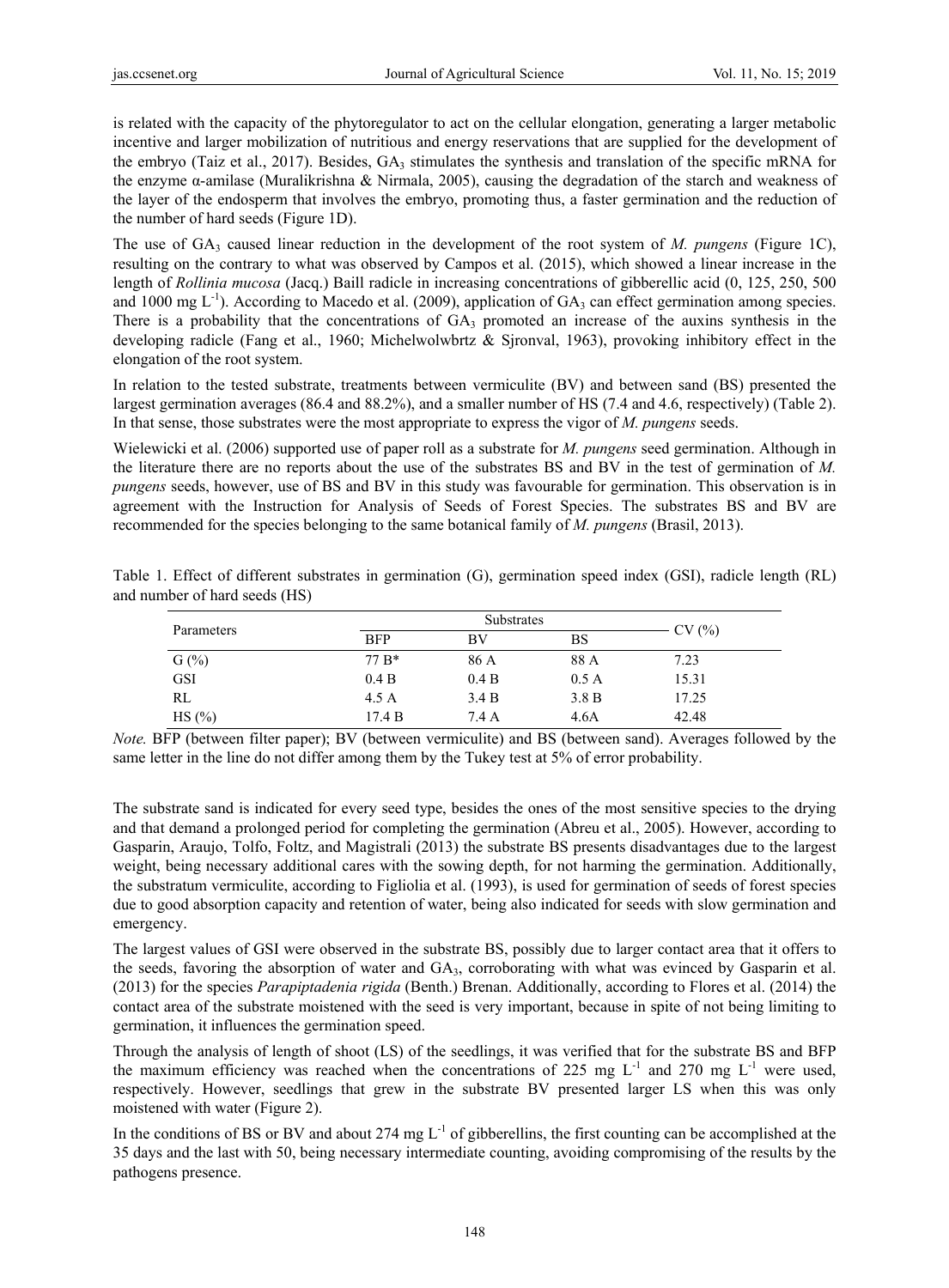It was verified that more vigorous seedlings are produced when the seeds of *M. pungens* are submitted to the action of GA<sub>3</sub>, generating earnings of time in the formation of seedlings, for the fastest and uniform emergency. In spite of the obtained verifications, other studies related to the species should be accomplished seeking to accelerate the speed of the germination, reducing thus the pathogens presence. Studies are suggested to evaluate the possible presence of a non deep or combined physiologic dormancy of *M. pungens* seeds (Baskin & Baskin, 2004), bearing in mind that the same presents appropriate soak, however with non-uniformity and expressive time for germination.



Figure 2. Effect of five different concentrations of gibberellic acid in three types of substrate, in the length of shoot of seedlings (LS) of *M. pungens* 

*Note*. BS = between sand, BFP = between filter paper, and BV: between vermiculite.

#### **4. Conclus sions**

The length and the width of the *Myrcianthes pungens* fruits are uniform (17.38 and 16.05 mm, respectively), usually presenting, one or two seeds, with 8.10, 9.56 and 6.49 mm length, width and thickness.

The germination test is more efficient among sand, and vermiculite can also been used. The first germination counting should be accomplished at the 35th day, closing up the test on the 71st day after the sowing.

The moistening of the substrate with gibberellins is recommended in the concentration of between 125 and 274 mg  $L^{-1}$  for obtaining larger percentage and speed of germination of *M. pungens.* 

#### Acknowledgements

The first author gratefully acknowledges the National Council for Scientific and Technological Development (CNPq) and Coordination for the Improvement of Higher Education Personnel (Capes) for funding this research and granting scholarship.

### **Reference es**

- Abreu, D. C. A., Nogueira, A. C., & Medeiros, A. C. S. (2005). Efeito do substrato e da temperatura na germinação de sementes de cataia (*Drimys brasiliensis* MIERS. Winteraceae). *Revista Brasileira de* Sementes, 27(1), 149-157. https://doi.org/10.1590/S0101-31222005000100019
- Alvares, C. A., Stape, J. L., Sentelhas, P. C., Gonçalves, J. L. M., & Sparovek, G. (2013). Köppen's climate classification map for Brazil. Meteorologische Zeitschrift, 22(6), 711-728. https://doi.org/10.1127/ 0941- -2948/2013/05 507
- Assumpção, M. M. de, Dalmaso, M., & Marques, G. C. (2017). Composição nutricional e atividade antioxidante de epicarpo, mesocarpo e sementes de guabiju (*Myrcianthes pungens* (O. Berg) d. Legrand) provenientes do Bioma Pampa. *Revista da Mostra de Trabalhos de Conclusão de Curso, 1, 270-285.*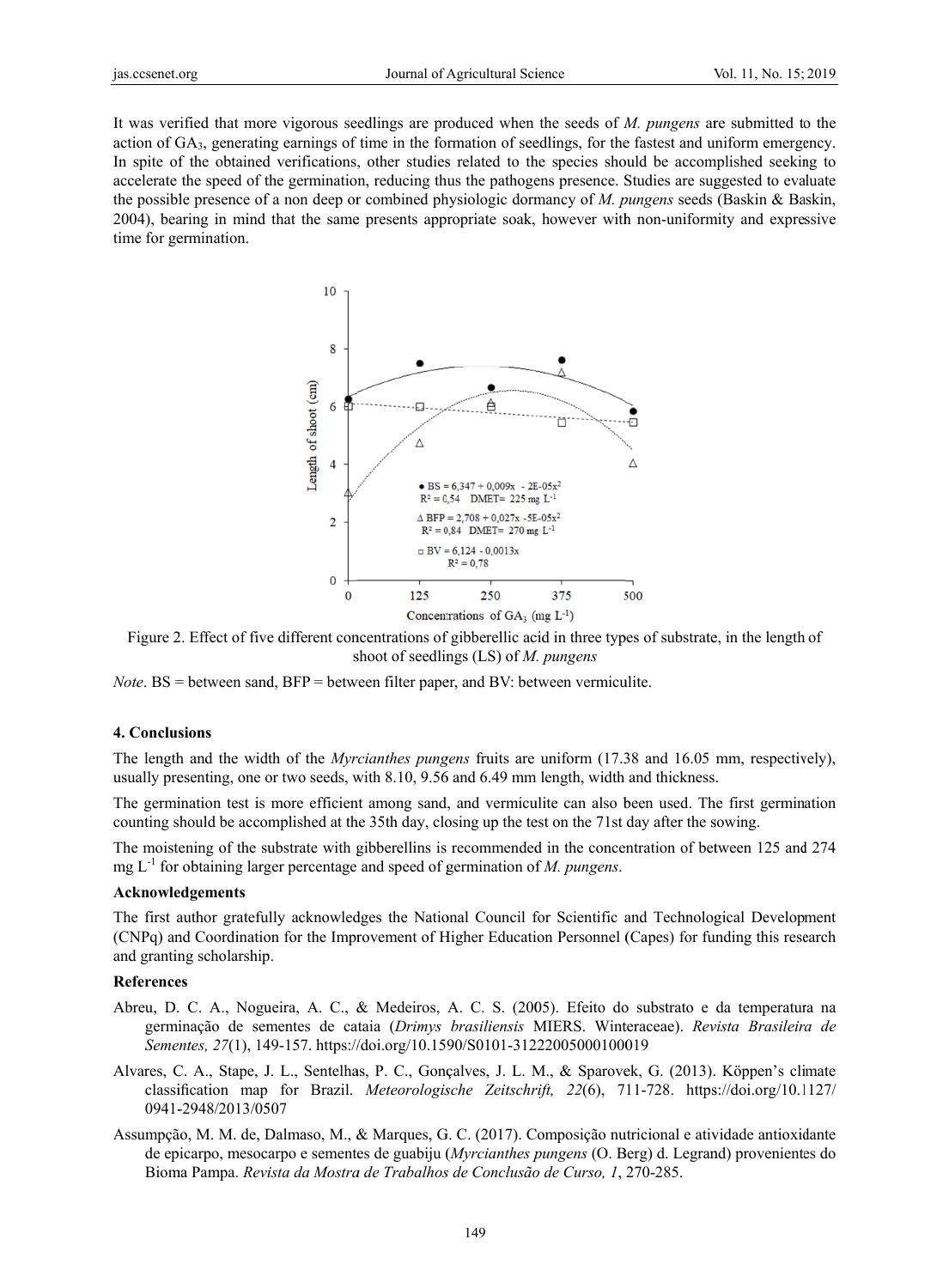- Backes, P., & Irgang, B. (2009). *Árvores do sul: Guia de identificação e interesse ecológico*. Porto Alegre, RS: Paisagem do Sul.
- Baskin, J. M., & Baskin, C. C. (2004). A classification system for seed dormancy. *Seed Science Reserch, 14*(1), 1-16. https://doi.org/10.1079/SSR2003150
- Brasil, Ministério da Agricultura, Pecuária e Abastecimento. (2009). *Regras para análises de sementes*. Brasília, DF. Retrieved from http://www.agricultura.gov.br/assuntos/insumos-agropecuarios/arquivos-publicacoesinsumos/2946\_regras\_analise\_\_sementes.pdf
- Brasil, Ministério da Agricultura, Pecuária e Abastecimento. (2013). *Instruções para análise de espécies florestais*. Brasília, DF. Retrieved from http://www.agricultura.gov.br/assuntos/laboratorios/arquivospublicacoes-laboratorio/florestal\_documento\_pdf-ilovepdf-compressed.pdf
- Cabello, A., Espinoza, N., Espinoza, S., Cabrera, A., & Santelices, R. (2019). Effect of pre-germinative treatments on *Nothofagus glauca* seed germination and seedling growth. *New Zealand Journal of Forestry Science, 49*(1), 1-9. https://doi.org/10.33494/nzjfs492019x34x
- Campos, L. F. C., Abreu, C. M., Guimarães, R. N., & Seleguini, A. (2015). Escarificação e ácido giberélico na emergência e crescimento de plântulas de biribá. *Ciência Rural, 45*(10), 1748-1754. https://doi.org/10.1590/ 0103-8478cr20140249
- Dalla Nora, C., Dal-ri Muller, C., de Bona, G. S., Rios, A. O. de, Hertz, P. F., Jablonski, A., ... Flores, S. H. (2014). Effect of processing on the stability of bioactive compounds from red guava (*Psidium cattleyanun* Sabine) and guabiju (*Myrcianthes pungens*). *Journal of Food Composition and Analysis, 34*(1), 18-25. https://doi.org/10.1016/j.jfca.2014.01.006
- Embrapa (Empresa Brasileira de Pesquisa Agropecuária). (2013). *Sistema brasileiro de classificação de solos*. (3rd ed.) Brasília, DF.
- Fang, S. C., Bourke, J., Stevens, V. L., & Butts, J. S. (1960). Influences of gibberellic acid on metabolism of indoleacetic acid, acetate, and glucose in roots of higher plants. *Plant Physiology, 35*(2), 251-255. https://doi.org/10.1104/pp.35.2.251
- Fenner, M., & Thompson, K. (2005). *The ecology of seeds.* Cambridge: Cambridge University Press. https://doi.org/10.1017/CBO9780511614101
- Ferreira, D. F. (2011). Sisvar: A computer statistical analysis system. *Ciência e Agrotecnologia, 35*(6), 1039-1042. https://doi.org/10.1590/S1413-70542011000600001
- Figliolia, M. B., Oliveira, E. C., & Piña-Rodrigues, F. C. M. (1993). Análise de sementes. In I. B. Aguiar, & F. C. M. Piña-rodrigues (Eds.), *Sementes Florestais Tropicais*. Brasília: Abrates.
- Fior, C. S., Rodrigues, L. R., Calil, A. C., Leonhardt, C., Souza, L. S. dos, & Silva, V. S. da. (2010). Qualidade fisiológica de sementes de guabijuzeiro (*Myrcianthes pungens* (Berg) Legrand-Myrtaceae) em armazenamento. *Revista Árvore, 34*(3), 435-442. https://doi.org/10.1590/S0100-67622010000300007
- Flores, A. V., Borges, E. E. L. de, Gonçalves, J. F. C. de, Guimarães, V. M., Barros, D. P. de, & Pereira, M. D. (2014). Efeito do substrato, cor e tamanho de sementes na germinação e vigor de *Melanoxylon brauna*. *Pesquisa Florestal Brasileira, 34*(78), 141-147. https://doi.org/10.4336/2014.pfb.34.78.558
- Gasparin, E., Araujo, M. M., Tolfo, C. V., Foltz, D. R. B., & Magistrali, P. R. (2013). Substrates for germination and physiological quality of storage seeds of *Parapiptadenia rigida* (Benth.) Brenan. *Journal of Seed Science, 35*(1), 77-85. https://doi.org/10.1590/S2317-15372013000100011
- Gui-ferreira, A., & Borghetti, F. (2004). *Germinação: Do básico ao aplicado*. Porto Alegre: Artmed.
- Lata, S., Sharma, G., Garg, S., & Joshi, M. (2018). Effect of different chemical treatments on germination of strawberry seeds. *International Journal of Current Microbiology and Applied Sciences, 7*(3), 1270-1274. https://doi.org/10.20546/ijcmas.2018.703.150
- Lorenzi, H. (2002). Árvores brasileiras. *Manual de Identificação e Cultivo de Plantas Arbóreas Nativas do Brasil*. Nova Odessa: Instituto Plantarum.
- Macedo, M. C. de, Scalon, S. de P. Q., Sari, A. P., Scalon Filho, H., Rosa, Y. B. C. J., & Robaina, A. D. (2009). Biometria de frutos e sementes e germinação de *Magonia pubescens* ST.Hil (sapindaceae). *Revista Brasileira de Sementes, 31*(2), 202-2011. https://doi.org/10.1590/S0101-31222009000200024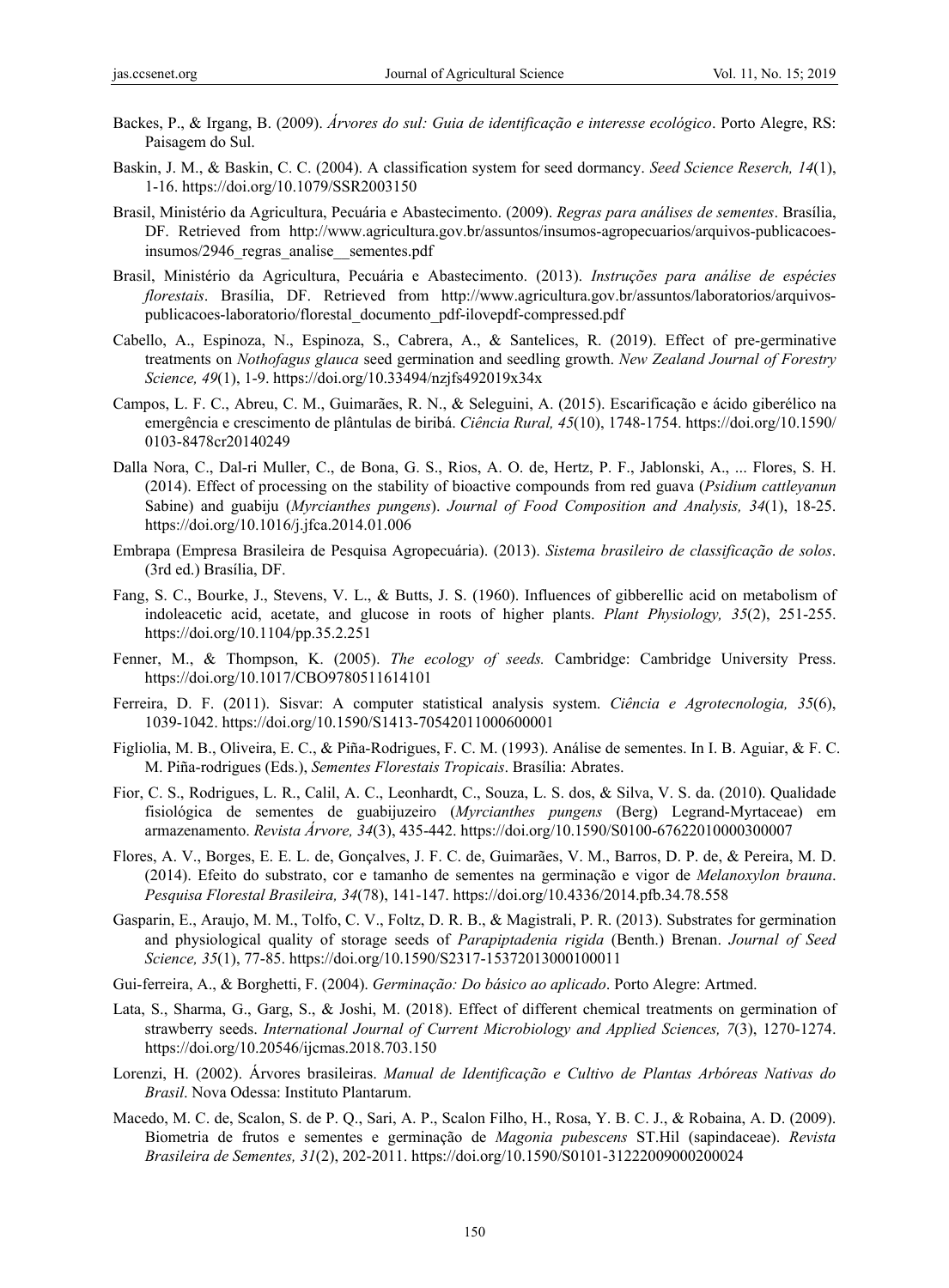- Maguire J. D. (1962). Speed of germination aid in selection and evaluation for seedling emergence and vigor. *Crop Science, 2*(1), 176-177. https://doi.org/10.2135/cropsci1962.0011183X000200020033x
- Mayrinck, R. C., Vaz, T. A. A., & Davide, A. C. (2016). Classificação fisiológica de sementes florestais quanto à tolerância à dessecação e ao comportamento no armazenamento. *Revista Cerne, 22*(1), 85-92. https://doi.org/10.1590/01047760201622012064
- Mendonça, E. A. F., Ramos, N. P., & Paula, R. C. (2001). Viabilidade de sementes de *Cordia trichotoma* (Vellozo) Arrabida ex Steudel (louro pardo) pelo teste de tretrazólio. *Revista Brasileira de Sementes, 23*(2), 64-71. https://doi.org/10.17801/0101-3122/rbs.v23n2p64-71
- Michelwolwbrtz, M.-R., & Sjronva, C. (1963). Inhibition of growth and accumulation of β-carotene in carrot roots by gibberellic acid. *Phytochemistry, 2*, 183-187. https://doi.org/10.1016/S0031-9422(00)82979-9
- Muralikrishna, G., & Nirmala, M. (2005). Cereal α-amylases—An overview. *Carbohydrate Polymers, 60*, 163-173. https://doi.org/10.1016/j.carbpol.2004.12.002
- Nakagawa, J. (1994). Testes de vigor baseados na avaliação das plântulas. In R. D. Vieira, & N. M. Carvalho (Eds.), *Teste de vigor em sementes*. Jaboticabal: Funep.
- Nessello, L. A. N., Campos, A., Capistrano, K., Buzzi, F. de C., & Cechinel Filho, V. (2016). Chemical composition and antinociceptive activity of *Myrcianthes pungens* leaves. *International Journal of Applied Research in Natural Products, 9*(1), 14-19.
- Oliveira, G. L., Dias, D. C. F. dos S., Hilst, P. C., Silva, L. J. da, & Dias, L. A. dos S. (2014). Standard germination test in physic nut (*Jatropha curcas* L.) seeds. *Journal of Seed Science, 36*(3), 336-343. https://doi.org/10.1590/2317-1545v36n31015
- Pereira, M. O. de, Navroski, M. C., Hoffmann, P. M., Grabias, J., Blum, C. T., Nogueira, A. C., & Rosa, D. P. (2017). Qualidade de sementes e mudas de *Cedrela fissilis* Vell. em função da biometria de frutos e sementes em diferentes procedências. *Revista de Ciências Agroveterinárias, 16*(4), 376-385. https://doi.org/ 10.5965/223811711642017376
- Pipinis, E., Mavrokordopoulou, O., Milios, E., Diamanta, A., Kotili, I., & Smiris, P. (2015). Effects of dormancy-breaking treatments on seed germination of *Koelreuteria paniculata* and *Mahonia aquifolium*. *Dendrobiology, 74*, 149-155. https://doi.org/10.12657/denbio.074.015
- Saldias, G., & Velozo, J. (2014). Estudio de la propagación de *Myrcianthes coquimbensis* (Barnéoud) Landrum et Grifo por semillas y esquejes. *Gayana Botânica, 71*(1), 17-23. https://doi.org/10.4067/S0717-66432014 000100004
- Sarmento, M. B., & Villela, F. A. (2010). Sementes de espécies florestais nativas do sul do Brasil. *Informativo Abrates, 20*(1-2), 39-44.
- Silva, A. L. da, Santos, D. C. F. dos S. D., Lima, L. B. de, & Morais, G. A. de. (2014). Methods for overcoming seed domancy in *Ormosia arborea* sees, characterization and harvest time. *Journal of Seed Science, 36*(3), 318-125. https://doi.org/10.1590/2317-1545v36n31012
- Silveira, S., Lucena, E. V. de, Garnés, F. L. dos S., Romagnolo, M. B., Takemura, O. S., & Laverde Junior, A. A. (2011). Atividade anticolinesterásica dos frutos de *Myrcianthes pungens* (O. Berg) D. Legrand (Myrtaceae). *Arq. Ciênc. Saúde, 15*(2), 127-133. https://doi.org/10.25110/arqsaude.v15i2.2011.3707
- Sorana, C. K. P. M. de, Rego, C. H. Q., Cardoso, F. B., Silva, T. R. B. da, Cândido, A. C. S. da, & Alves, C. Z. (2019). Effects of temperature, substrate and luminosity conditions on chia seed germination. *Revista Caatinga, 32*(2), 411-418.
- Souza, L. dos S. de, Fior, C. S., Souza, P. V. D. de, & Schwarz, S. F. (2011). Desinfestação de sementes e multiplicação in vitro de guabijuzeiro a partir de segmentos apicais juvenis (*Myrcienthes pungens* O. Berg) D. Legrand. *Revista Brasileira de Fruticultura, 33*(3), 691-697. https://doi.org/10.1590/S0100-2945 2011005000081
- Taiz, L., Zeiger, E., Moller, I., & Murphy, A. (2017). *Fisiologia Vegetal*. Porto Alegre, Artmed.

Team Estatcamp. (2014). *Software Action*. São Carlos, Estatcamp-Consulting in Statistics and Quality.

Tropicos. (2019). *Missouri Botanical Garden*. Retrieved from http://www.tropicos.org/Name/22102998? tab=distribution